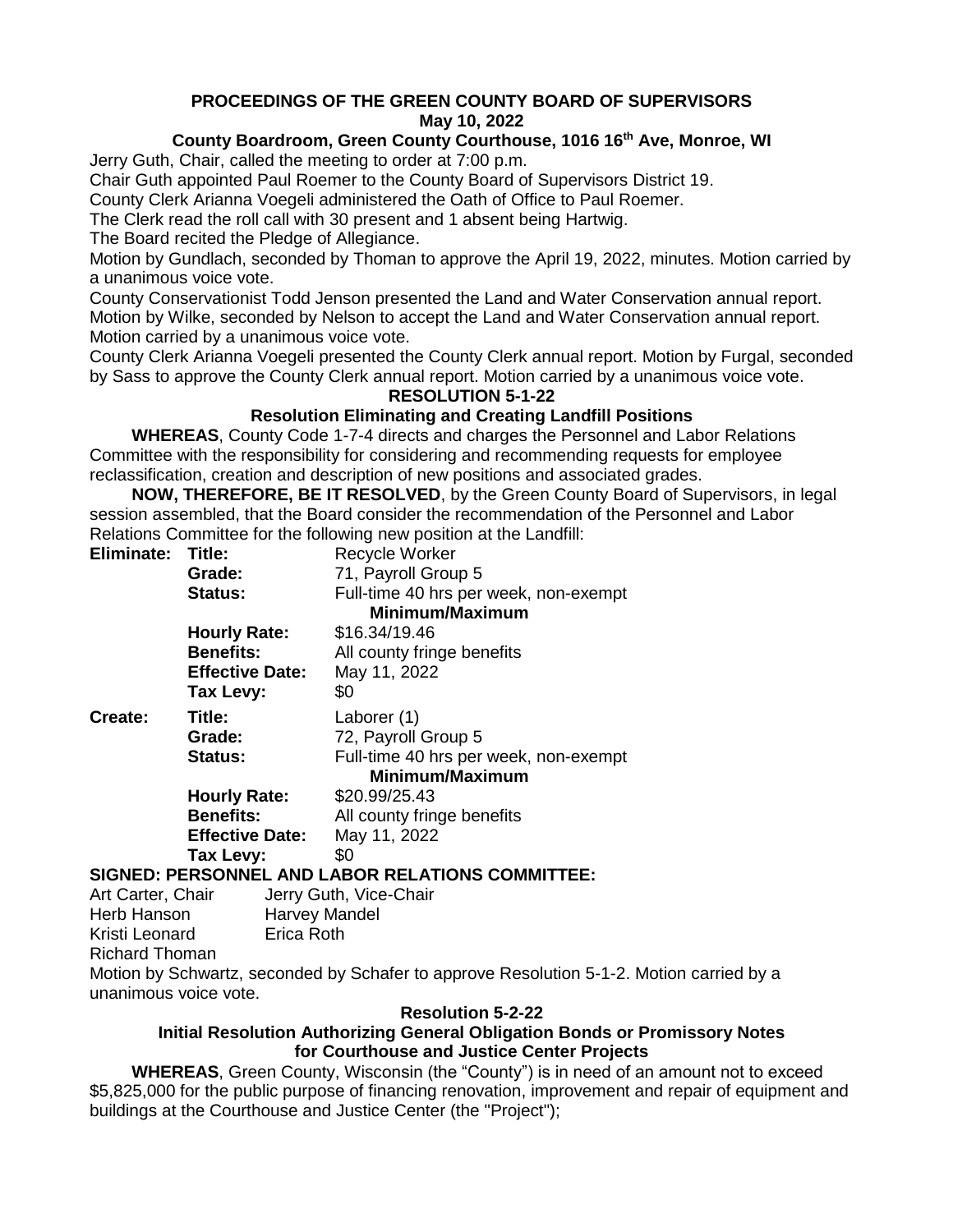**WHEREAS**, it is desirable to authorize the issuance of general obligation bonds or promissory notes in an amount not to exceed \$5,825,000 to pay costs of the Project pursuant to Chapter 67 of the Wisconsin Statutes;

**NOW, THEREFORE, BE IT RESOLVED** by the Green County Board of Supervisors that the County borrow an amount not to exceed \$5,825,000 by issuing its general obligation bonds or promissory notes for the public purpose of financing the Project. There be and there hereby is levied on all the taxable property in the County a direct, annual irrepealable tax in such years and in such amounts as are sufficient to pay when due the principal and interest on such bonds or notes.

Adopted, approved and recorded May 10, 2022.

Jerry Guth ATTEST: Arianna Voegeli

Chairperson County Clerk

Motion by Leonard, seconded by Snow to approve Resolution 5-2-22. Motion carried by a voice vote with 1 no being Schafer.

#### **Resolution 5-3-22**

#### **Resolution Providing for the Sale of General Obligation Bonds or Promissory Notes to Finance Courthouse and Justice Center Projects**

**WHEREAS**, on the date hereof, the County Board of Supervisors of Green County, Wisconsin (the "County") adopted, by a vote of at least 3/4 of the members-elect, an initial resolution authorizing the issuance of general obligation bonds or promissory notes in an amount not to exceed \$3,090,000 for the public purpose of financing renovation, improvement and repair of equipment and buildings at the Courthouse and Justice Center (the "Initial Resolution");

**WHEREAS**, it is necessary and desirable that general obligation bonds or promissory notes in an amount not to exceed \$3,090,000 now be issued pursuant to the Initial Resolution to finance the projects described in the Initial Resolution.

**NOW, THEREFORE, BE IT RESOLVED** by the County Board of Supervisors of the County that:

**Section 1. The Obligations**. The County shall issue the general obligation bonds or promissory notes authorized by the Initial Resolution (the "Obligations") in an amount not to exceed \$3,090,000.

**Section 2. Sale of the Obligations**. The County Board of Supervisors hereby authorizes and directs that the Obligations be offered for public sale. At a subsequent meeting, the County Board of Supervisors shall consider such bids for the Obligations as may have been received and take action thereon.

**Section 3. Notice of Sale**. The County Clerk (in consultation with the County's financial advisor, PFM Financial Advisors LLC ("PFM")) is hereby authorized and directed to cause the sale of the Obligations to be publicized at such times and in such manner as the County Clerk may determine and to cause copies of a complete Official Notice of Sale and other pertinent data to be forwarded to interested bidders as the County Clerk may determine.

**Section 4. Official Statement**. The County Clerk (in consultation with PFM) shall also cause an Official Statement to be prepared and distributed. The appropriate County officials shall determine when the Official Statement is final for purposes of Securities and Exchange Commission Rule 15c2 12 and shall certify said Official Statement, such certification to constitute full authorization of such Official Statement under this resolution.

Adopted, approved and recorded May 10, 2022.

Jerry Guth ATTEST: Arianna Voegeli

Chairperson County Clerk

Motion by Hoesly, seconded by Pennington to approve Resolution 5-3-22. Motion carried by a unanimous voice vote.

Sheriff's Office and Emergency Management annual reports were distributed. There were no announcements and no travel requests for the board's consideration.

Motion by Oemichen, seconded by Boll to approve the following appointments: Hickory Daniels (Spring Grove Township) to the Solid Waste Management Board to fill the unexpired term of